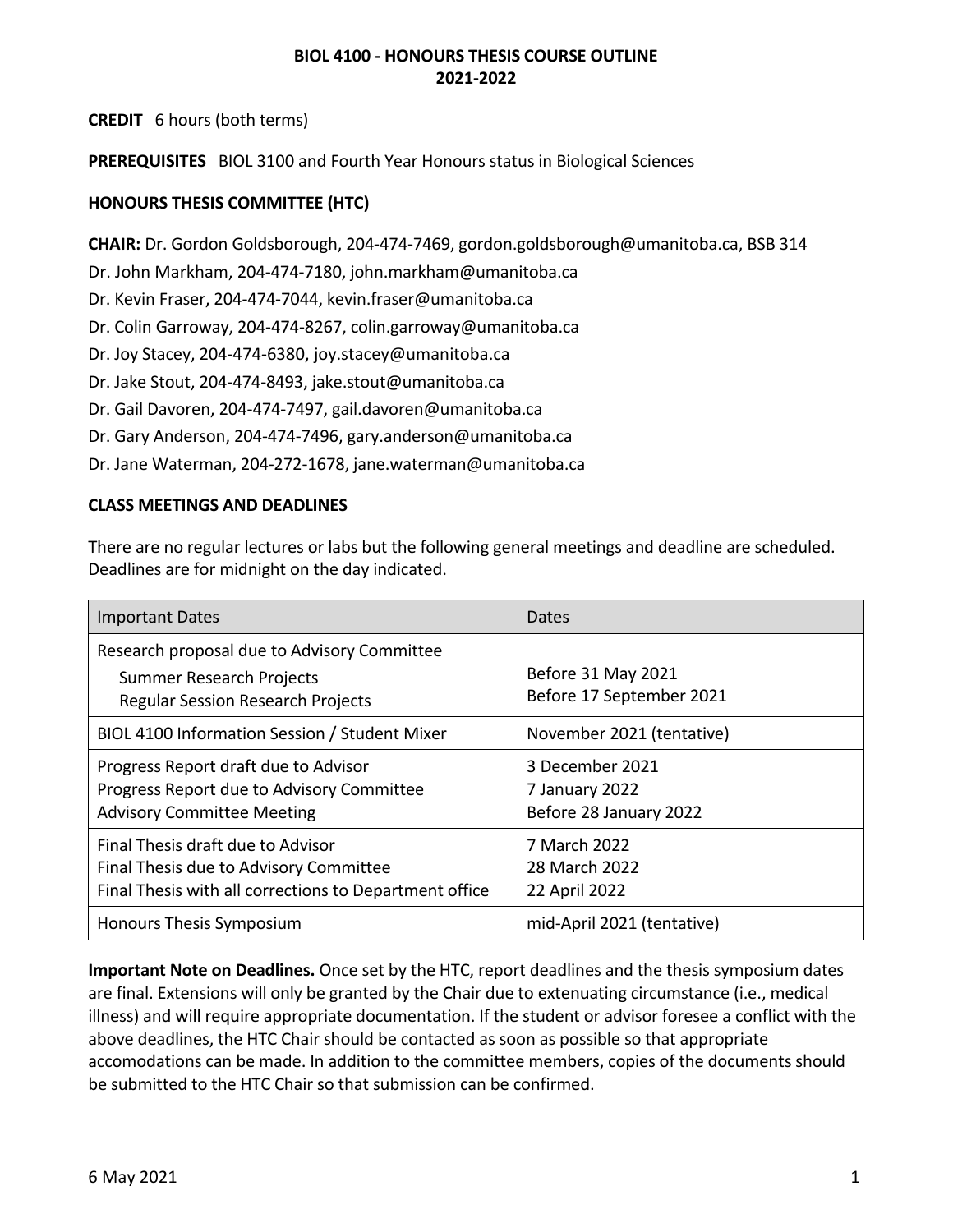In addition to the final thesis oral defence, each student must present two oral reports on their written documents for their Advisory Committee (see below for description). Students and committee members will be in attendance and the oral presentation and report will be evaluated by each committee member.

- 1. *Research Project Meeting.* The student will present the research proposal orally for discussion and approval by the Advisory Committee. Although not mandatory, it is generally in the student's best interest to have the proposal meeting completed before commencing research. However, if this is not possible, you should contact the HTC Chair in advance of the deadline. Contact the HTC Chair as soon as possible if you, or your advisor, have questions or will have difficulty meeting the above deadlines. Copies of the proposal document must be submitted to each member of the Advisory Committee at least seven days prior to the proposal meeting. These copies may be electronic or printed, depending on the preference of committee members. An electronic copy MUST also be provided to the HTC Chair on this same date.
- 2. *Progress Report Meeting.* The student will present orally a progress report for discussion and review (see below). A first draft of the progress report should be given to your advisor(s). A copy of the final written progress report must be submitted to each Advisory Committee member with an electronic copy sent to the HTC Chair.

A first draft of the thesis document should be given to your advisor(s) and a revised version should be submitted to all members of the Advisory Committee for grading. A final corrected copy of the thesis for the Department's archives should be submitted to the Biological Sciences General Office.a

# **COURSE CONTENT AND PROCEDURES**

The course is designed to give Honours students experience in scientific research, from the inception and planning stages through experimental execution, data analysis, written reporting and oral communication.

*Communication.* The primary form of communication between students and their committee and the chair of this course is through email and the student's myumanitoba account. It is expected that students will check this account regularily for updates. Under normal circumstances, students will be asked to respond to HTC Chair or advisor emails within two business days. Regular in-person meetings between the advisor and student should be arranged according to mutually agreeable times. Failure of the student to attend these meetings without just cause will be brought under review by the HTC Chair and Advisory Committee and may be reflected in the final grade assignments for the course.

*Advisor*. Each student will be responsible for finding an advisor from among the regular faculty members of the Department of Biological Sciences who is willing and able to supervise the research project and provide facilities/resources for it. Adjunct members of the Department may advise BIOL 4100 students but are required to have their adjunct status confirmed (via email from adjunct committee) prior to acting as an advisor. Co-advisors from outside the Department may be acceptable; however, this will also require a co-advisor from the regular faculty members of the Department. In addition, the co-advisor will be responsible for ensuring the student's activities are consistent with expectations of BIOL 4100. If a non-department co-advisor is desired, the student must first consult with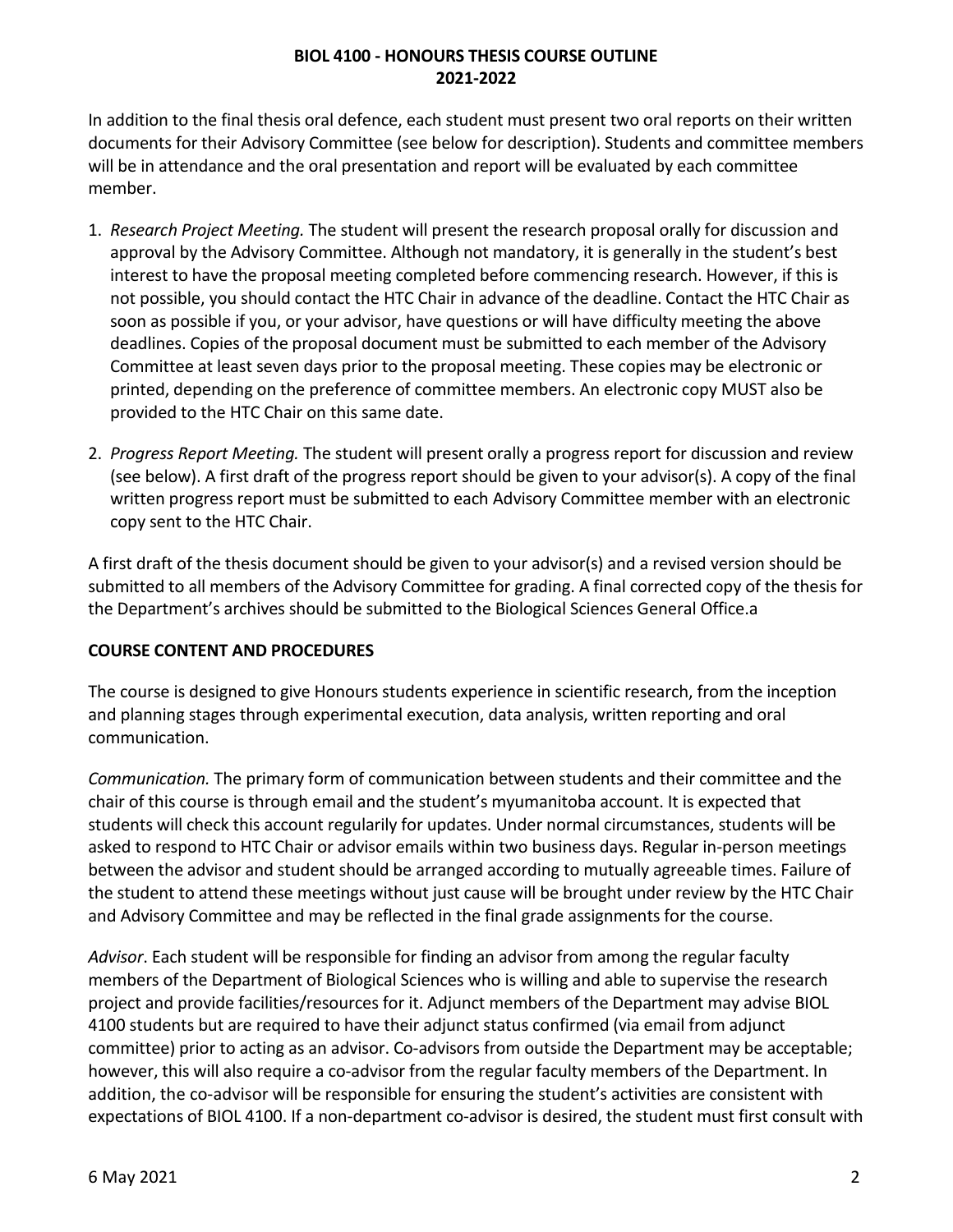the HTC Chair to seek approval of that co-advisors. *Note*: When there are co-advisors, each has equal stature for assigning grades on the Advisory Committee, and together they count as a single vote.

The HTC will review case by case requests from scientists with term positions who are not tenured/tenure-track faculty (such as postdoctoral fellows or research associates) wishing to coadvise honours students or be considered as an additional (arms-length) member of the Advisory Committee. In successful cases, the other co-advisor must be selected from the regular faculty members of the Department of Biological Sciences.

*Advisory Committee*. An Advisory Committee consisting of the advisor (and co-advisor if required), one HTC member, and one additional external committee member will be set up for each student, to give advice and assess progress. *Note:* The student and/or the student's advisor must identify and contact the additional committee member well in advance (by mid-April or mid-August) of the proposal meeting. It is the responsibility of the student to provide the Advisor's and committee member's name and contact information to the HTC Chair. The HTC member of the committee will be assigned by the HTC Chair.

The experimental part of the project may be carried out during the fall term of the fourth (or fifth) year or during the preceding summer. Students may also use data gathered during summer employment outside the Department, provided that both the employer and the student's thesis advisor(s) agree in writing beforehand to the student's use of these data. Non-experimental projects involving either the original compilation and analysis of existing data or the theoretical exploration of a problem (e.g., model development) may also be acceptable. Please contact the HTC Chair for permission.

*Information*. In the spring term (February or March), the HTC will hold an information meeting with students interesting in taking the Honours Thesis course in the following academic year. This orientation will provide information on course requirements and procedures, and will help students to contact possible advisors, if they have not already done so.

*Research proposal and review*. In consultation with the advisor(s), each student will prepare a written research proposal, ideally before starting a project, and will distribute this proposal to the Advisory Committee. At the subsequent proposal review meeting, the student will present the proposal orally (see guidelines below) to the Advisory Committee, who will discuss it and possibly suggest modifications. The amended proposal will become the student's research plan. For students intending to carry out summer research projects, the Advisory Committee should be in place, and the proposal prepared and reviewed, and presented orally. Students intending to do Fall research projects should have proposals ready for review by their Advisory Committees before the beginning of the Fall Term to facilitate organizing the proposal meeting before the Fall deadline.

*Progress Report*. Each student will submit a written progress report by which time data collection should be done or close to completion. The written report will be reviewed before the end of the exam period.

In the event that a student's progress is judged to be unsatisfactory, an early meeting of the Advisory Committee and the student will be called and if there is no reasonable way to get the project back on track so it can be finished on time, the student will be asked to withdraw from the course. The student could then graduate with a BSc (Major) upon successful completion of six hours of credit from courses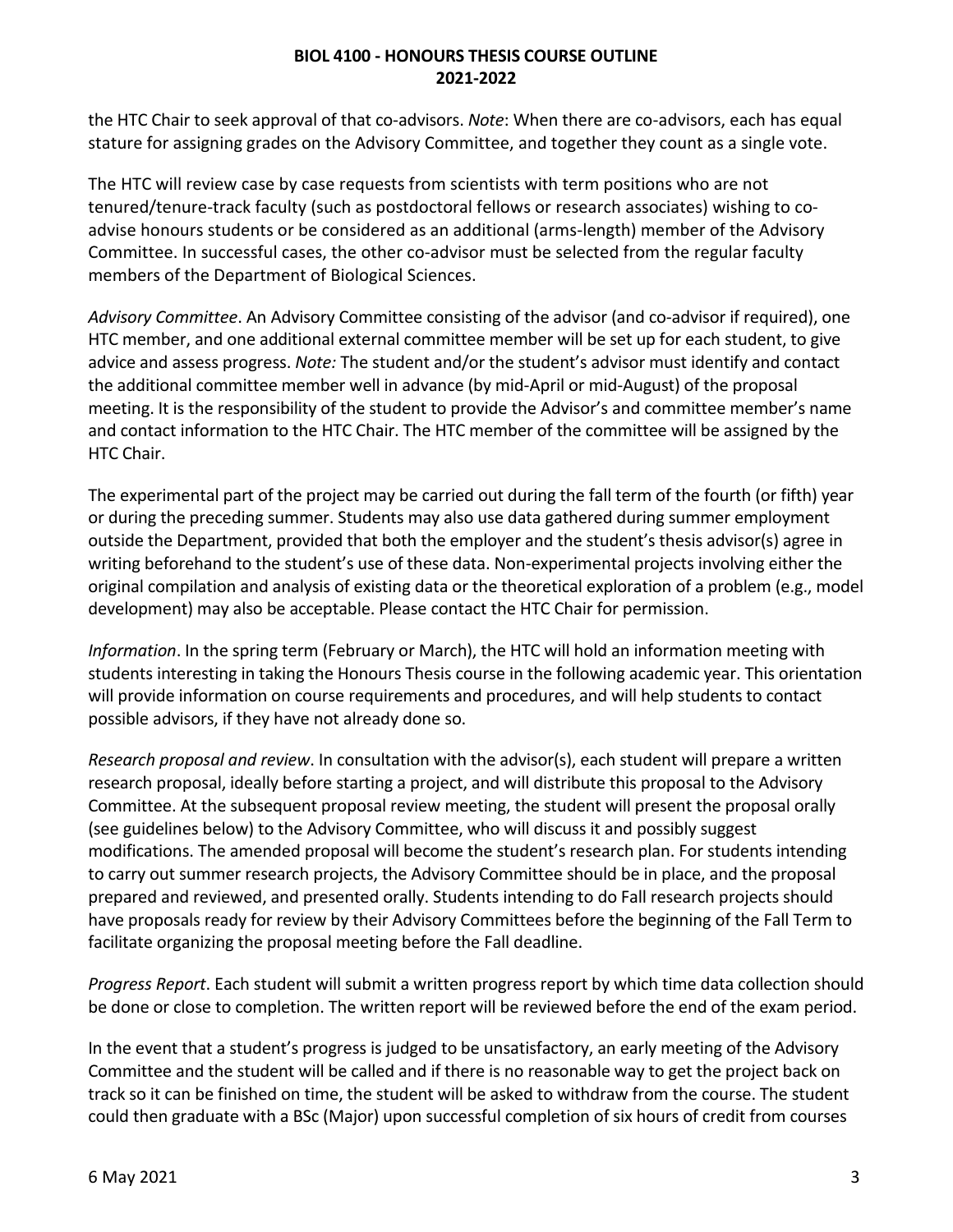acceptable for the Major Program in addition to the remainder of the courses in the original Honours Program. Likewise, if either the research proposal or the progress report is not submitted by the due date, nor within a reasonable time thereafter following a reminder from the Advisory Committee, the student will be required to withdraw from the course.

Assuming sufficient demonstrable progress in the written report, the oral presentation of the progress report will be scheduled. Typically meetings will occur following the December break. If a student would prefer to complete the progress report meeting before the December break, and the Advisory Committee is available, the student may request a meeting in December; however, it is recommended that the student plans for this early and submits the request to the HTC Chair well before the December deadline.

*Thesis*. The thesis should be written in accordance with the guidelines given below. All theses will be orally examined and defended at the Honours Thesis Symposium to be held before the beginning of final examinations in the Spring Term in April.

*Oral Thesis Examination (defence).* The Thesis Examination Committee will consist of a Chair (one member of the HTC or departmental designate) and three examiners: the advisor(s), a member of the HTC, and an additional committee member. Two of the three examiners must be regular faculty members in the Department of Biological Sciences. At the defence, the student should present a summary of the thesis and its findings in a twelve-minute talk. After the oral presentation, each student will be questioned orally on the thesis for about five to ten minutes by each examiner. Each examiner will independently evaluate the written thesis, the oral presentation and the student's responses to examiners' questions.

*Departmental thesis copy*. The examining committee will agree upon any final editorial corrections that the student should make to the submitted thesis document. Major substantive changes are not permitted at this stage. One final corrected copy of the thesis should then be submitted to the course coordinators after the spring examination period. This copy will be bound by the Department and be made available to interested readers.

# **GRADING**

The course grade for each student will be assigned on the basis of evaluations from the student's advisor(s) and Advisory Committee or Thesis Examination Committee members. Marks will be given for:

- 1. The research proposal (including oral presentation) 10%
- 2. The progress report (including oral presentation) 15%
- 3. The conduct of the research (evaluated by the advisor(s) only) 15%
- 4. The thesis as a written document50%
- 5. The oral thesis presentation 5%
- 6. The oral thesis examination 5%

**Late research proposals, progress reports and theses will lose 20% of possible grades per day if not submitted to their committee seven days in advance of a meeting (proposal) or deadline (progress**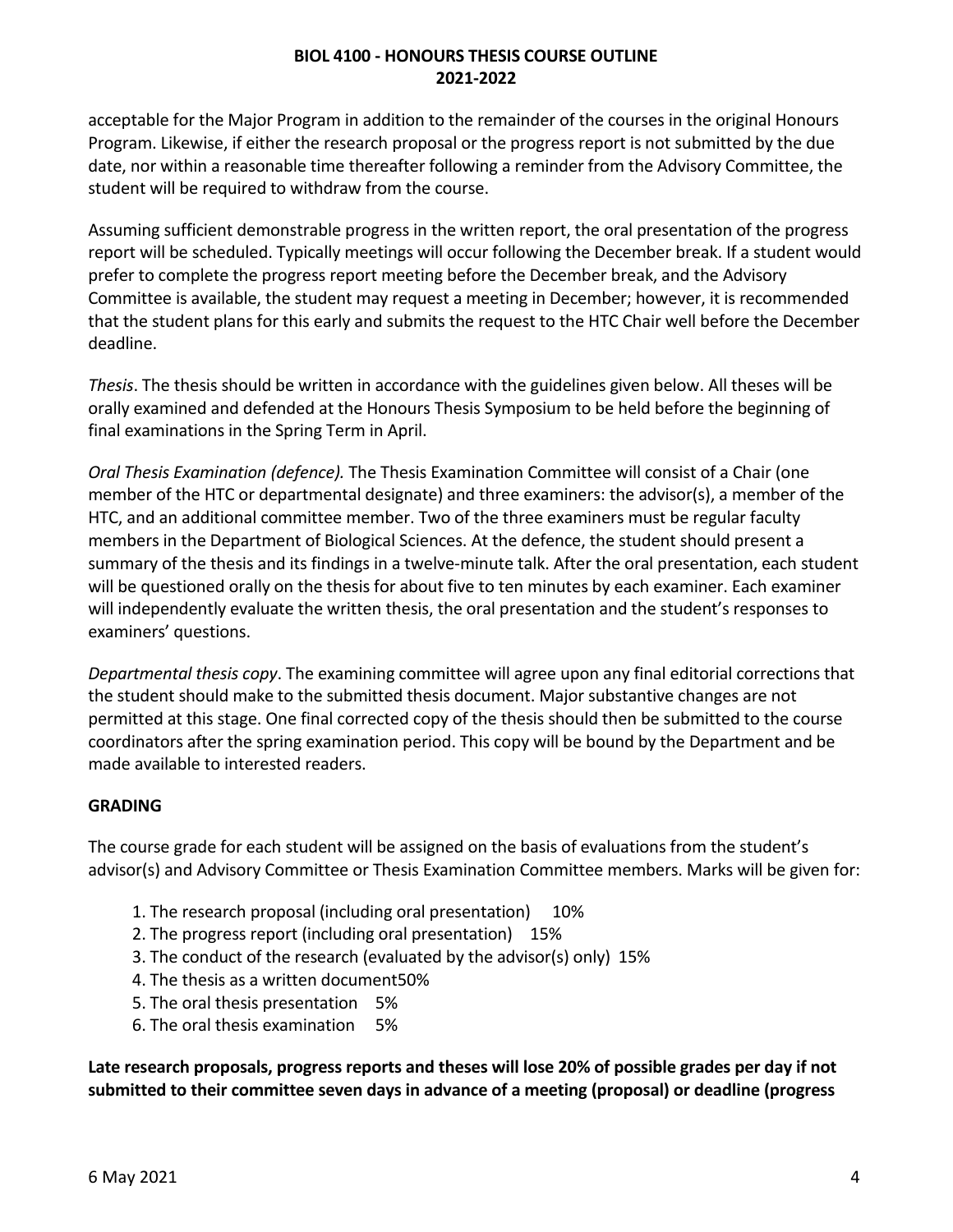# **report and thesis). This will only affect the written portion of the research proposal, progress report, and thesis.**

*Note*: All marks with the exemption of item #3 are evaluated by each member of the Thesis Examination Committee. Resultant values will be a mean of the marks submitted by each of these committee members. The written proposal, progress report, research conduct, thesis document, oral thesis presentation and examination will be evaluated by both advisor and co-advisor, and their grades will be averaged. In the event of an advisor being unable to attend the oral defence of the thesis research, the co-advisor will submit that portion of the grade.

*Midterm evaluation*: Students will receive written evaluations with assigned marks from their Advisory Committees after both the research proposal review meeting and the progress report review meeting.

*Copyright, Plagiarism and cheating*: Students should be careful to attribute properly the sources of ideas and information used in their written and oral presentations. Plagiarism carries severe penalties. See relevant discussion in the University of Manitoba Undergraduate Calendar. Figures submitted in the published final thesis are subject to copyright. Copyright permission must obtained and cited appropriately in the thesis when figures under copyright are used. If you are unsure about the copyright status of a figure consult the course chair or your advisor. Resources are available in the university library to assit you in obtaining copyright where necessary. Students uncertain as to what constitutes plagiarism should consult their advisors or other staff members. *Note*: In cases where students have prepared written reports for other courses on a similar research topic (e.g., BIOL 3100), they are not allowed to resubmit this work in its original form (this is called "duplicate submission" and is outlined under Cheating, Plagiarism and Fraud according to the following:

http://www.umanitoba.ca/student/resource/student\_advocacy/cheating\_plagiarism\_fraud.html

# **GUIDELINES FOR WRITING THE RESEARCH PROPOSAL**

The Honours Thesis research proposal should be no more than six to twelve written pages in length (excluding figures and tables) and be double-spaced. The following points should be covered, preferably in the order given. These do not represent required section headings for your proposal, however. Before you begin to write, you should consult with your advisor to determine if all of these points are relevant to your proposal and if there are any additional items that should be included.

# **Introduction (2–3 pages)**

- summarize the literature background and context of your proposed research; i.e., what is known about the topic
- cite only the most relevant literature to justify your research question (i.e., this should not be an exhaustive review which is more appropriate for the final thesis document)
- describe the relevance of the proposed research to your field of inquiry
- explicitly state your research objectives or question(s), possibly recasting as a *testable* hypothesis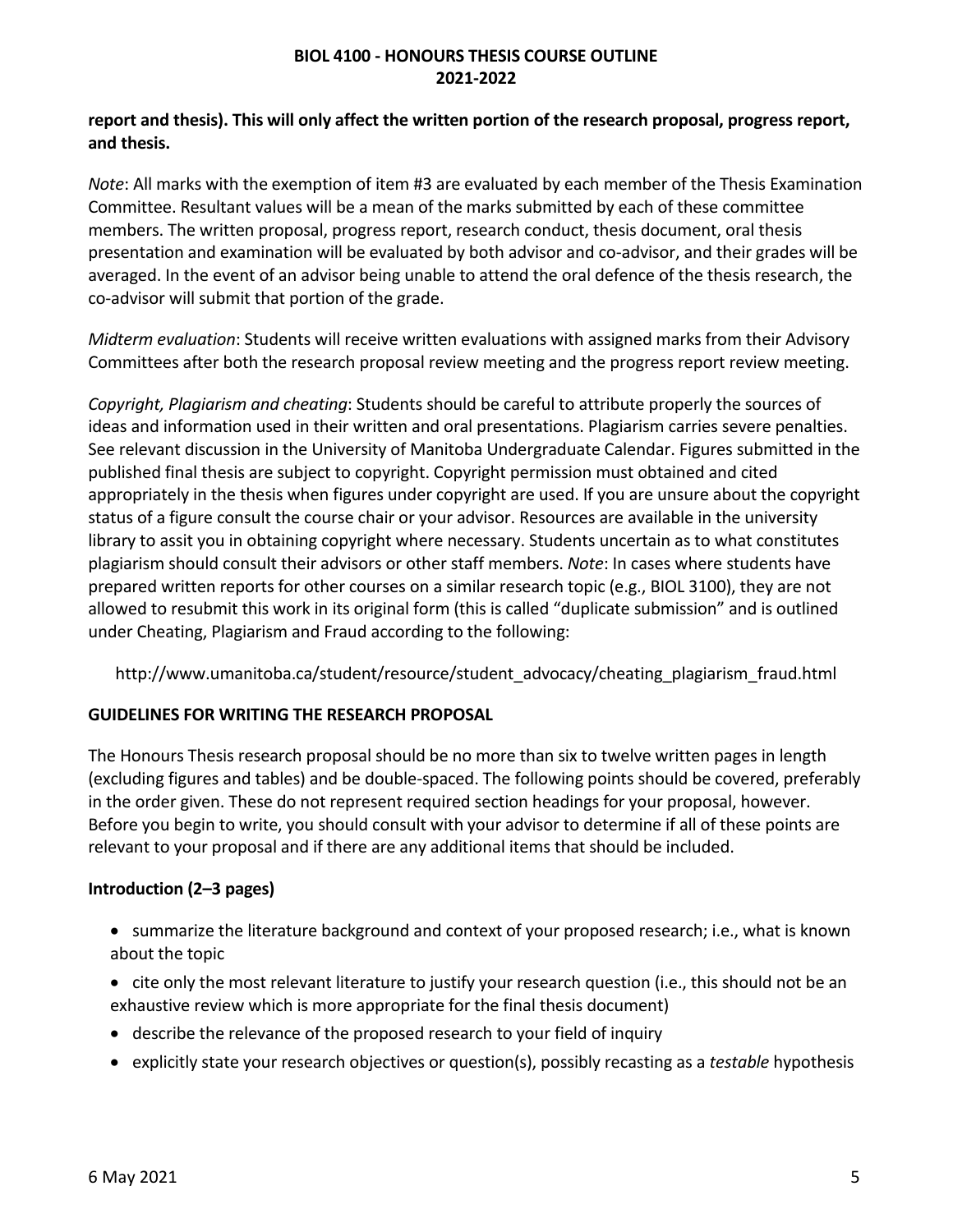# **Proposed Research Activities (4–9 pages)**

- this is the main body of your proposal
- the material presented here will provide the focus for discussion during your proposal review

This section will form the basis for the Materials and Methods section of your final thesis document and should include details about the:

i) Study design

- how will your study organisms be obtained and/or maintained?
- apparatus how will your equipment and experiments be set up? (include figures if applicable)
- field site description (if applicable)
- pertinent Animal Care Protocols and collection permits (if required).

ii) Experimental protocol

- what is your experimental unit?
- what traits or variables will be measured?
- how will measurements be made? (include modifications to published techniques)
- what control observations will be made?
- how many treatments / replicates / samples will be measured, and in what order?

iii) Data presentation and processing (tables and other formats)

- how do you plan to present your data at the end of your field work / experiment?
- what mathematical transformations or formulae will you apply, and why?
- iv) Proposed statistical analysis
	- which tests will be performed and why?
	- statistical considerations (e.g. power, number of replicates).

#### **Literature Cited**

• the style adopted by the *Canadian Journal of Zoology* or *Botany* will be the accepted standard (see "Instructions to Authors" on the journal webpages). Please be consistent.

#### **GUIDELINES FOR WRITING THE PROGRESS REPORT**

The written progress report should concisely describe and analyze the scientific findings of the project to date for the Advisory Committee. A suitable outline should include:

- 1. Introduction (more thorough and comprehensive than in the proposal document)
- 2. Research objectives and hypothesis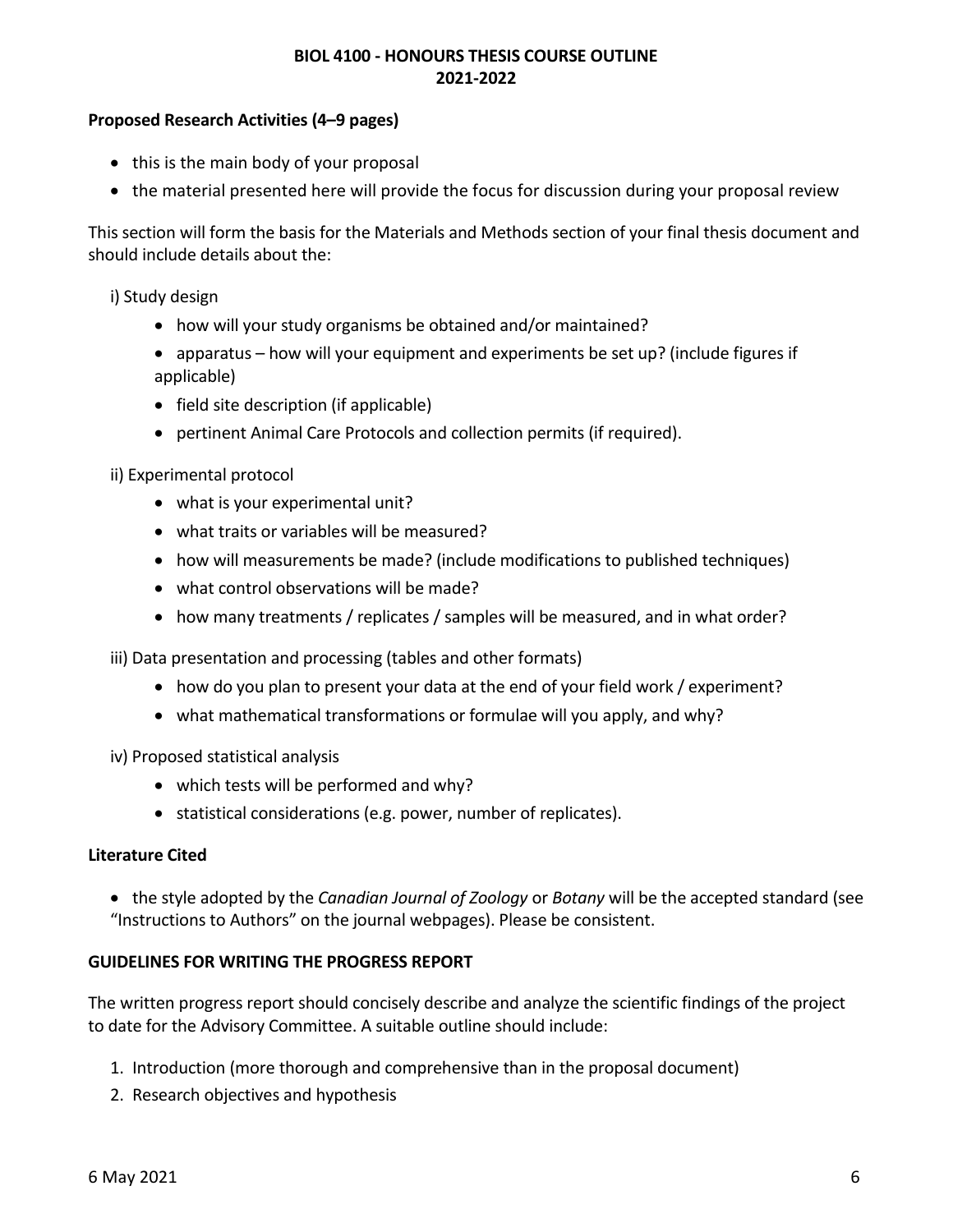3. Methods and Materials (should be nearly complete; describe any problems encountered together with detailed modifications from the original proposal).

4. Results (brief summary of your analyzed data; you should make reference to tables and figures here). This section should include tables and graphs of the results

- 5. *Preliminary* Discussion, including comparisons with published literature
- 6. Outlook and *timeline* (can be in table format) for successful completion of project
- 7. Literature cited
- 8. Appendix if required

This report should emphasize mainly the results obtained in the various experiments, wherever possible through a preliminary graphical or tabular presentation of data and some assessment of their statistical significance. This presentation should be integrated with a brief discussion comparing the results obtained with the outcomes expected on the basis of relevant literature. The adequacy of the experimental design should be assessed, on the basis of the experience gained. Any difficulties experienced with particular experiments should be described, and their implications for the project's successful completion should be explained.

# **GUIDELINES FOR WRITING THE THESIS**

The thesis format should follow the University of Manitoba graduate thesis. It should begin with:

1. A title page (not numbered), as follows:

# Title of the thesis by Author's Name A thesis submitted to the Department of Biological Sciences, University of Manitoba, in partial fulfilment of the requirements for the course BIOL 4100 (Honours Thesis) for the degree of Bachelor of Science (Honours) ©Month, year

2. An abstract of 200 to 300 words summarizing the problem, methods, results and conclusions (numbered page i - sequential small Roman numerals follow)

3. Acknowledgements (page ii) – submitted only in the final (post-defence) thesis version

4. Table of Contents (beginning on a new page)

5. List of Tables (beginning on a new page, see note regarding placement of Tables)

6. List of Figures (beginning on a new page, see note regarding placement of Figures)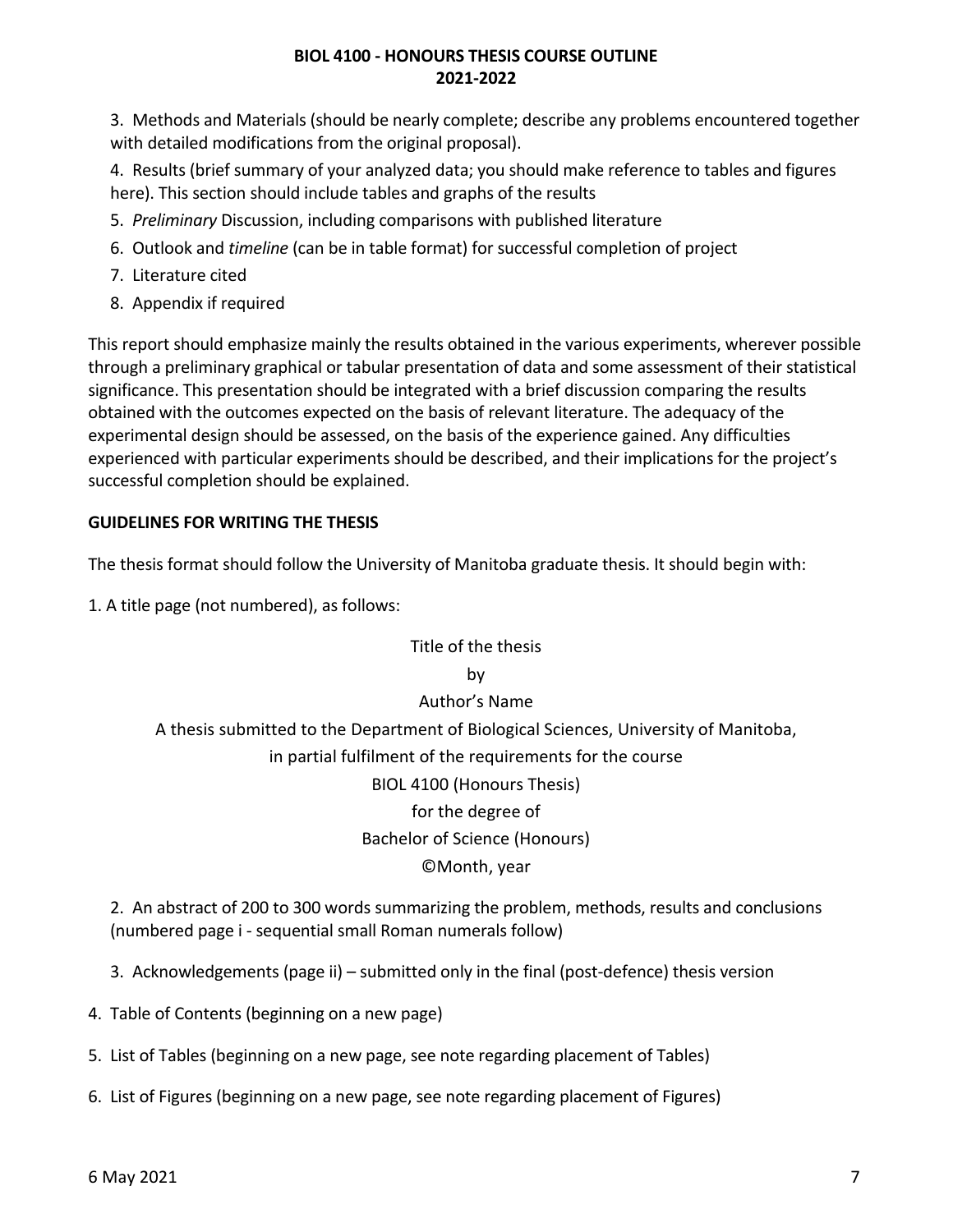This should be followed by the main body of the thesis. Text should be 12 point font and doublespaced (no more than three lines per inch). Figure legends, tables and references may be singlespaced; references should then be separated by a blank line. Margins should be 2.5 cm at the top, bottom and right-hand edges of the page, and 3.75 cm at the left to allow for binding.

7. Introduction (beginning on page one, sequential Arabic numerals thereafter), outlining questions and hypotheses addressed, in the context of all relevant literature.

- 8. Materials and Methods
- 9. Results
- 10. Discussion
- 11. Literature Cited

The style adopted by the journals *Canadian Journal of Zoology* or *Botany* (links below) will be the accepted standard. *Note*: The student, on request of the advisor, may prepare the thesis to conform to a different format, used by another refereed journal in the discipline of the thesis. In this case, the format should be identified in advance and made available to the student's Thesis Examination Committee.

> https://cdnsciencepub.com/journal/cjz/authors https://cdnsciencepub.com/journal/cjb/authors

Tables and Figures may be either:

- a) Placed at the end of the thesis after the Literature cited **or**
- b) Integrated into the body of the thesis.

Large figures should be placed on separate pages in the text just after each is first cited. The figure legend may be printed below the figure on the same page (this page would be numbered sequentially with the text), or the legend may be placed on the preceding page facing the figure (in this case, the page with the legend receives a number but the page with the figure does not). Smaller figures might be inserted in the running text. Tables should likewise be interleaved and paginated in sequence with the text after they are first cited.

Students should consult with their Advisory Committee regarding placement of tables and figures.

12. Appendices (if necessary)

In case of other questions regarding format, the course coordinators may be consulted. Alternatively recent Honours Theses may be used as guides. There is no set minimum/maximum limits on thesis length. However, past documents have typically ranged in length from 30 to 80 pages (main body, including figures, tables and references). Keep in mind that length is not an indicator of quality and concise, well-written documents will make it much easier for your committee to appreciate the significance of your findings.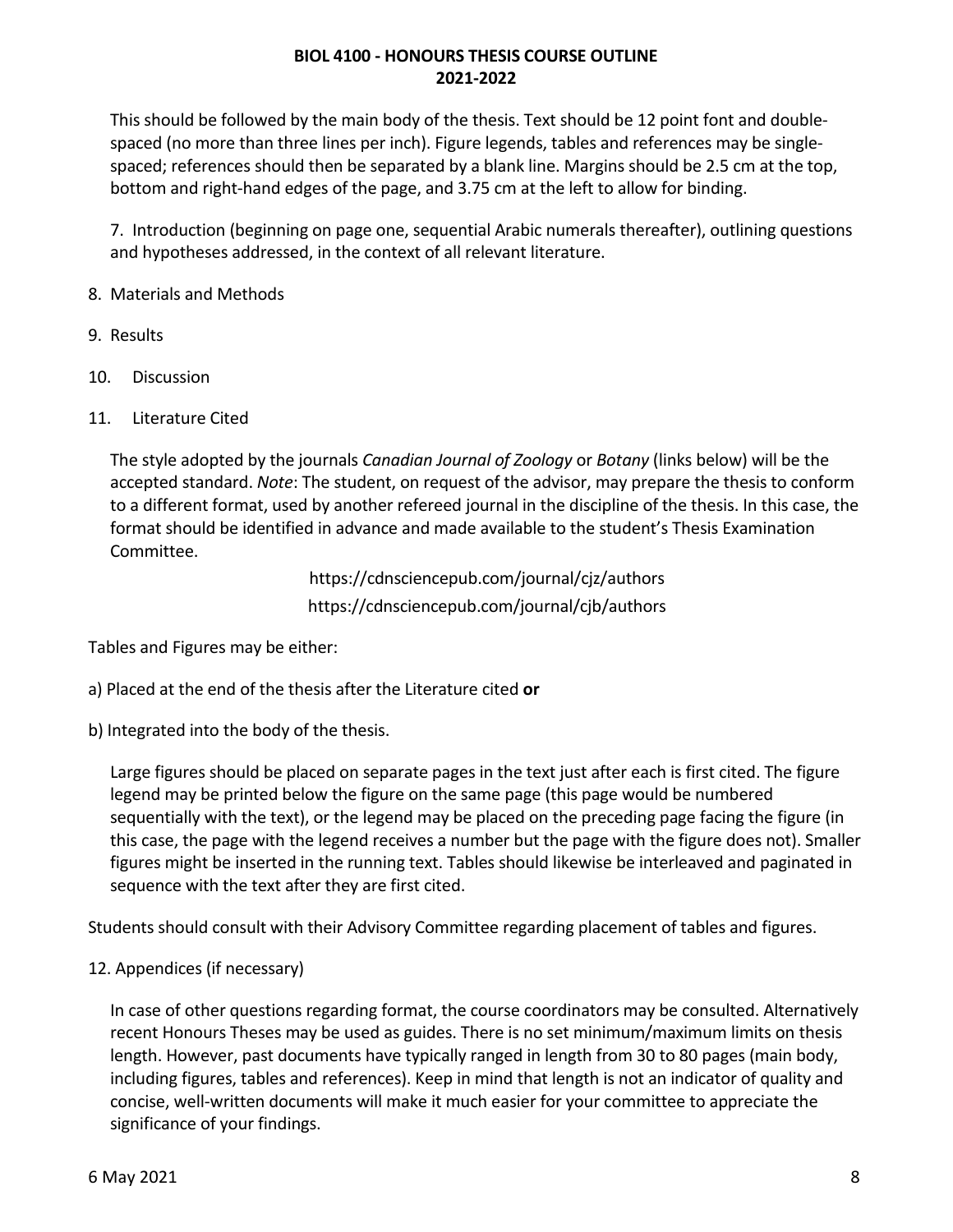#### **GUIDELINES FOR ORAL PRESENTATIONS**

The following guidelines refer specifically to the three oral presentations in the Honours Thesis course. The goal of these presentations is to summarize your research plans or results prior to discussion and to provide visual aids to assist that discussion. The presentation should be concise and approximately twelve minutes in duration for the research proposal and progress report, and no more than twelve minutes in duration for the thesis defence. It is important to discriminate between essential and nonessential information in preparing formal presentations with strict time limits. Though you should focus on your own research plans or results, you should remember that the course coordinators sitting on your Advisory Committee are probably initially unfamiliar with your specific field of research.

The following is a suggestion on how to organize your oral presentations:

- 1. Allow one to two minutes for each visual aid presented.
- 2. The first visual should have your name and the title of your research project.

3. The second visual is optional and may contain a general outline of your presentation and provide a 'road-map' of what you will present.

- 4. The next visual contains the background material and the research question(s) being posed.
- 5. The remaining visuals should deal with:
	- the details of research materials and design (for the research proposal)
	- the results obtained (for the progress report and thesis defence) and
	- the conclusions drawn from the results (for the defence).
- 6*.* Text visuals should:
	- be in large type (24-point or greater) or neatly hand written; avoid 'fancy' fonts and distracting animations
	- contain no more than 15 lines per page (preferably less)
	- be formatted as an outline or as complete but distinct sentences (no paragraphs).
- 7. Table visuals should:
	- have columns and rows clearly labelled (include sample sizes and statistical analysis where appropriate)
	- indicate (throughout the presentation) how the data relate to the experimental design.
- 8. Figure visuals should:
	- indicate expected or observed relationships
	- have axes and measurement units clearly labelled (include sample sizes and statistical relationships where appropriate).